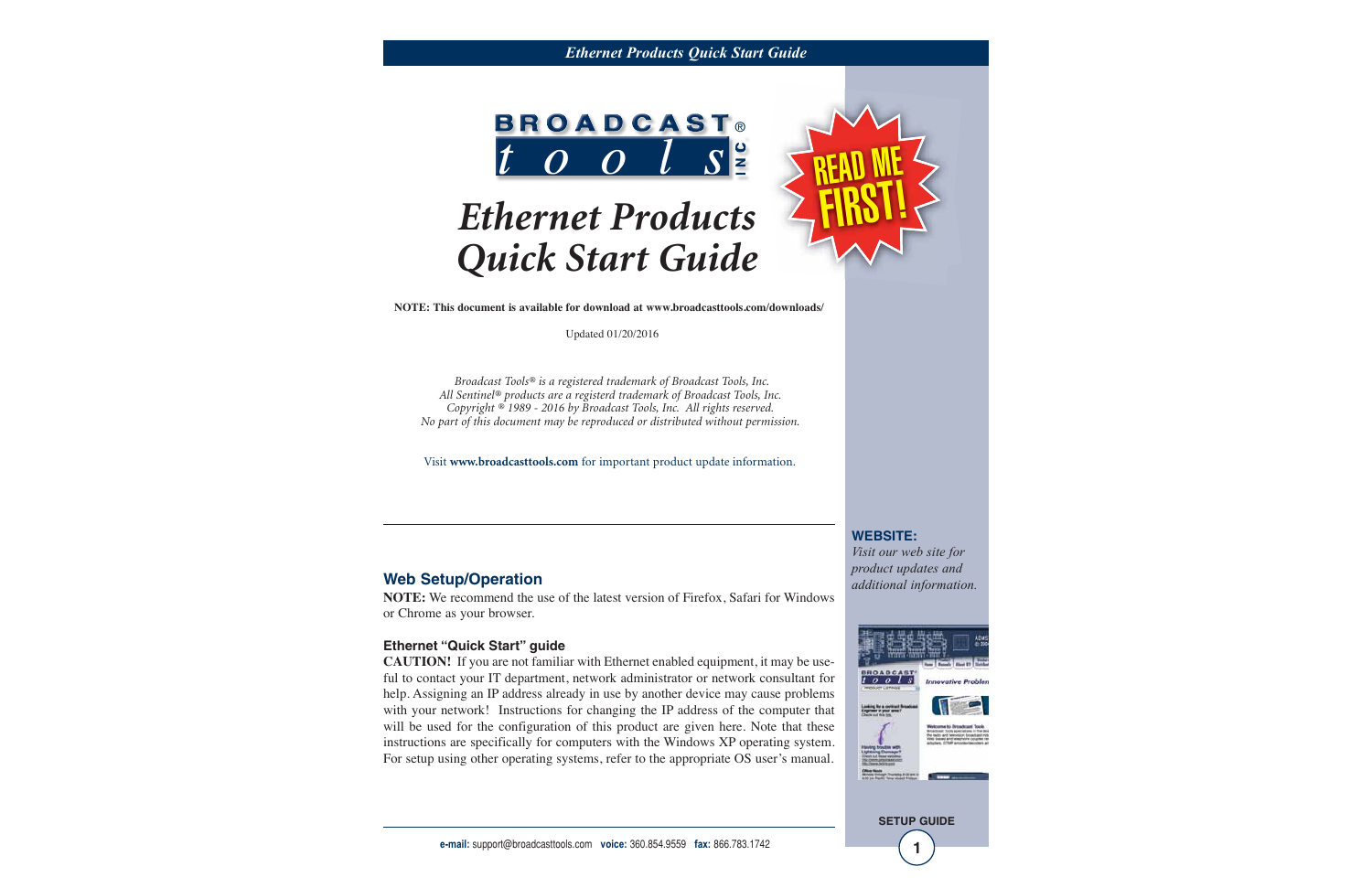#### **Opening the LOGIN Web Page**

- 1. Connect the supplied GRAY colored XOVER cable between the PC's Ethernet port and the product's NETWORK RJ45's jack.
- 2. Connect the supplied power supply or power cord to the product's power jack and verify that the supply is the correct voltage. Verify that the green POWER LED and left "LINK" LED above the "NET" Network RJ-45 are illuminated

#### **Ethernet (NETWORK) port LED indicator functions**

| Link LED<br>Left Side |          |  |
|-----------------------|----------|--|
| Color                 | Meaning  |  |
| Off                   | No Link  |  |
| Amber                 | 10 Mbps  |  |
| Green                 | 100 Mbps |  |

| <b>Activity LED</b><br>Right Side |                    |  |  |
|-----------------------------------|--------------------|--|--|
| Color                             | Meaning            |  |  |
| Off                               | No Activity        |  |  |
| Amber                             | <b>Half Duplex</b> |  |  |
| Green                             | Full Duplex        |  |  |

#### **We recommend Firefox, Safari for Windows, or Chrome as your browser.**

- 3. Open the product's login page by typing the following URL into the browser: http://192.168.1.55 (http://192.168.1.55/setup.html for the WebSwitch). A username and password is required to change any parameter and are case sensitive. **Factory "Login" defaults: Username: admin (lower case) Password: 1234**
- 4. Once you are logged in, follow the setup and/or operational information that are available by downloading the product manual from our web site. If you have trouble downloading the manual, please contact Broadcast Tools® at support@broadcasttools.com or call 360-854-9559.

**Step 1:** Open the control panel by clicking on the start menu. Click on settings, then click on Control Panel.

**NOTE:** The control panel shown is in "Classic View". If the control panel is in "Category View", select the "Classic View" option before proceeding.





Products utilizing the Time and Date functions may require an internet connection to access an NTP Time Server.



After programming is complete, we suggest that you save a "Screen Shot" of each page and store it in a word processing file for later reference. We also advise printing a copy for your records.

Instructions for changing the IP address of the computer that will be used for the configuration of this product are given below. Note that these instructions are specifically for computers with the Windows XP operating system. For setup using other operating systems, refer to the appropriate OS users manual.

**SETUP GUIDE**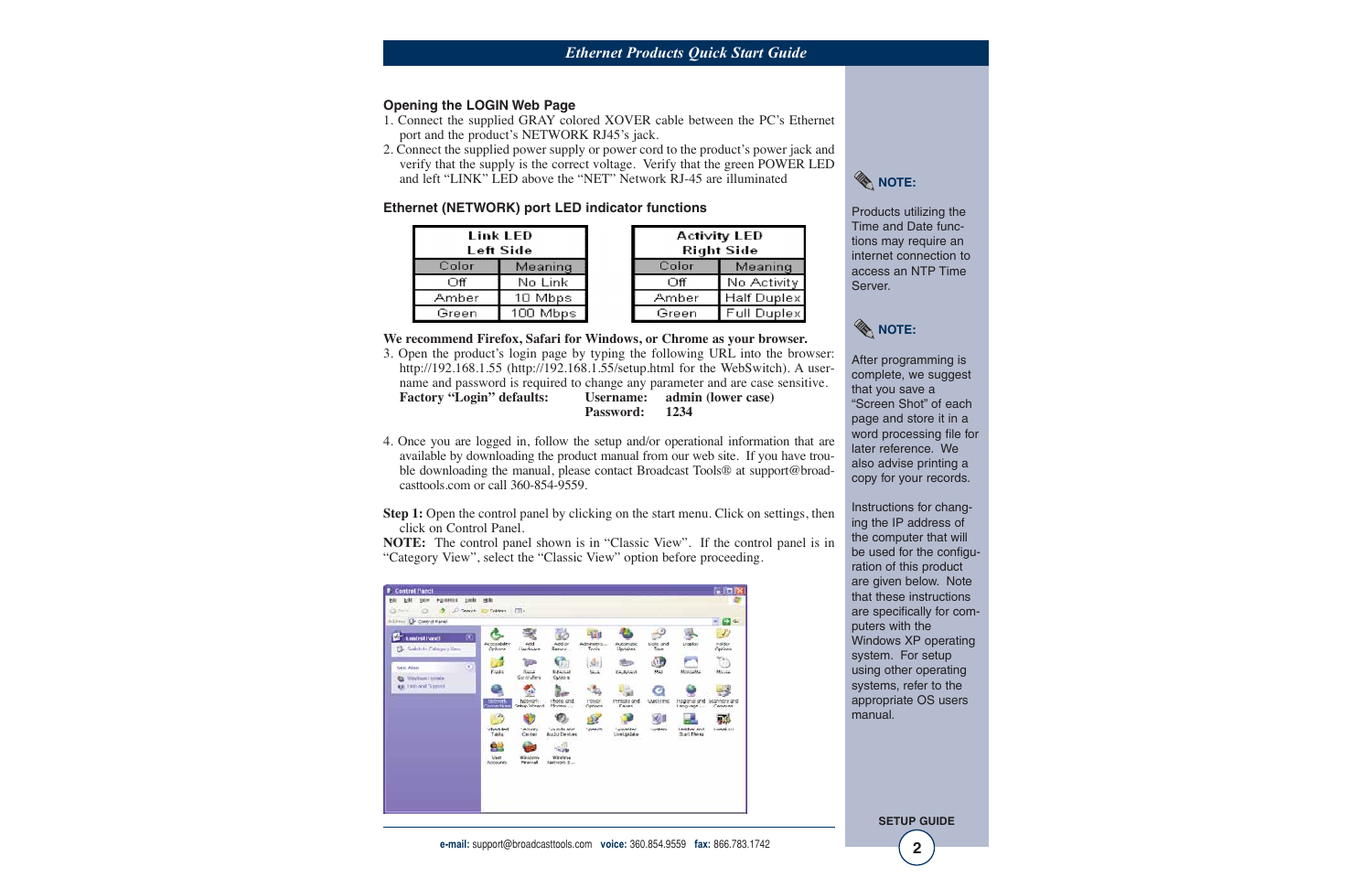## *Ethernet Products Quick Start Guide*

**Step 2:** Double click on the icon labeled Network Connections. The following menu will pop up.

| <b>Network Connections</b>                                                                       |                                                                                     | - 10             |
|--------------------------------------------------------------------------------------------------|-------------------------------------------------------------------------------------|------------------|
| Edt Vew Favorites Tools Advanced<br><b>Ble</b>                                                   | Help.                                                                               |                  |
|                                                                                                  | ◎ No.1 ◎ ま P Search → Folders 国*                                                    |                  |
| Address C Network Connections                                                                    |                                                                                     | $\vee$ $\Box$ Go |
|                                                                                                  | <b>LAN or High-Speed Internet</b>                                                   |                  |
| <b>Network Tasks</b><br>Create a new connection<br>$u_{\alpha}$<br>flet up a home or small.<br>o | ⑧.<br>Local Area Connection<br>Connected, Firewalled<br>Broadcom Net2trame 57xx Gig |                  |
| office network.<br>Change Windows Firewall<br>settings                                           |                                                                                     |                  |
| See Also                                                                                         | $\mathbb{R}$                                                                        |                  |
| Ly Network Traditionhouses                                                                       |                                                                                     |                  |
| <b>Other Places</b>                                                                              | $\mathbf{R}$                                                                        |                  |
| Control Panel                                                                                    |                                                                                     |                  |
| M.J. My Notwork Places                                                                           |                                                                                     |                  |
| My Documents<br>My Computer                                                                      |                                                                                     |                  |
| Details                                                                                          | $\begin{array}{c} \hline \end{array}$                                               |                  |
|                                                                                                  |                                                                                     |                  |

**Step 3:** Right click on the icon labeled Local Area Connection. Another menu will appear. Select the option at the bottom of the menu labeled Properties. The Local Area Connection Properties window will appear.

| Connect using:                                                   |                                                              |            |
|------------------------------------------------------------------|--------------------------------------------------------------|------------|
| <b>IIII Broadcom NetXtreme 57xx Gigabit C</b>                    |                                                              | Configure  |
| This connection uses the following items:                        |                                                              |            |
| Client for Microsoft Networks                                    |                                                              |            |
| File and Printer Sharing for Microsoft Networks                  |                                                              |            |
| <b>ZED Internet Protocol (TCP/IP)</b>                            |                                                              |            |
|                                                                  |                                                              |            |
| Install                                                          | Lininstall                                                   | Properties |
| Description                                                      |                                                              |            |
|                                                                  | Transmission Control Protocol/Internet Protocol. The default |            |
|                                                                  | wide area network protocol that provides communication       |            |
| across diverse interconnected networks.                          |                                                              |            |
|                                                                  | Show icon in notification area when connected                |            |
|                                                                  |                                                              |            |
| IV Notify me when this connection has limited or no connectivity |                                                              |            |

**WEBSITE:**

*Visit our web site for product updates and additional information.*